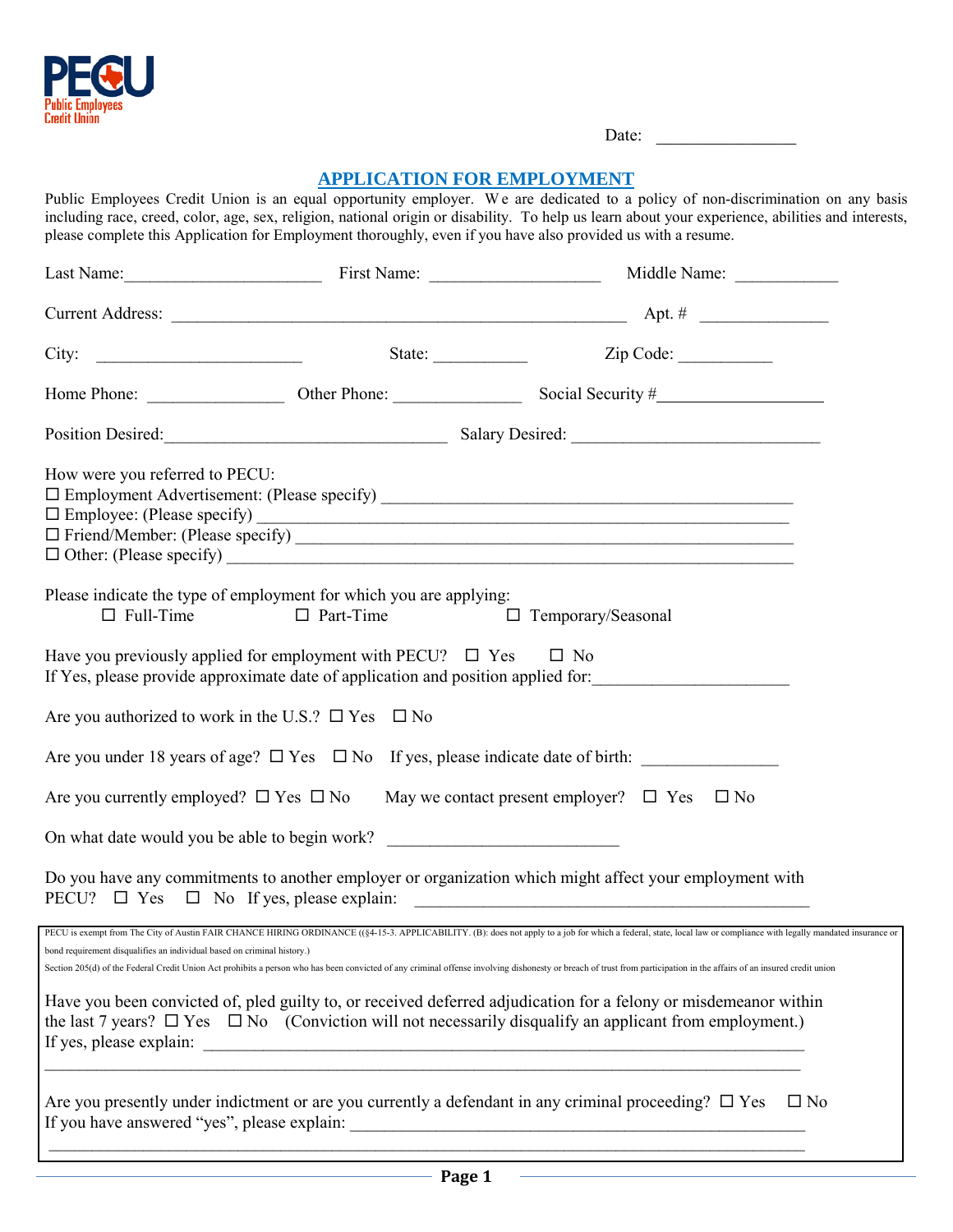

| Education                | Name, City &<br><b>State</b> | Dates<br>To<br>From<br>Mo. Yr Mo. Yr | Did You<br>Graduate<br>Yes/No | Expected<br><b>Grad Date</b> | Degree -<br>Major/Minor | <b>GPA</b> |
|--------------------------|------------------------------|--------------------------------------|-------------------------------|------------------------------|-------------------------|------------|
| High School              |                              |                                      |                               |                              |                         |            |
| College/University       |                              |                                      |                               |                              |                         |            |
| College/University       |                              |                                      |                               |                              |                         |            |
| Technical/<br>Vocational |                              |                                      |                               |                              |                         |            |
| Other                    |                              |                                      |                               |                              |                         |            |

Training - Describe any specialized training (including any received in the military) or apprenticeships: \_\_\_\_\_\_\_\_\_\_\_\_\_

Indicate your office skills:

| $\Box$ 10 key            | $\Box$ Microsoft Word |                 | $\Box$ Microsoft Excel     | $\Box$ Microsoft PowerPoint |               | $\square$ Symitar |
|--------------------------|-----------------------|-----------------|----------------------------|-----------------------------|---------------|-------------------|
| $\Box$ Microsoft Outlook |                       | $\Box$ Internet | $\Box$ Typing wpm ________ |                             | $\Box$ Filing | $\Box$ Data entry |
| $\Box$ Other             |                       |                 |                            |                             |               |                   |

\_\_\_\_\_\_\_\_\_\_\_\_\_\_\_\_\_\_\_\_\_\_\_\_\_\_\_\_\_\_\_\_\_\_\_\_\_\_\_\_\_\_\_\_\_\_\_\_\_\_\_\_\_\_\_\_\_\_\_\_\_\_\_\_\_\_\_\_\_\_\_\_\_\_\_\_\_\_\_\_\_\_\_\_\_\_\_\_\_\_\_\_\_\_\_

\_\_\_\_\_\_\_\_\_\_\_\_\_\_\_\_\_\_\_\_\_\_\_\_\_\_\_\_\_\_\_\_\_\_\_\_\_\_\_\_\_\_\_\_\_\_\_\_\_\_\_\_\_\_\_\_\_\_\_\_\_\_\_\_\_\_\_\_\_\_\_\_\_\_\_\_\_\_\_\_\_\_\_\_\_\_\_\_\_\_\_\_\_\_\_

 $\mathcal{L}_\mathcal{L} = \mathcal{L}_\mathcal{L} = \mathcal{L}_\mathcal{L} = \mathcal{L}_\mathcal{L} = \mathcal{L}_\mathcal{L} = \mathcal{L}_\mathcal{L} = \mathcal{L}_\mathcal{L} = \mathcal{L}_\mathcal{L} = \mathcal{L}_\mathcal{L} = \mathcal{L}_\mathcal{L} = \mathcal{L}_\mathcal{L} = \mathcal{L}_\mathcal{L} = \mathcal{L}_\mathcal{L} = \mathcal{L}_\mathcal{L} = \mathcal{L}_\mathcal{L} = \mathcal{L}_\mathcal{L} = \mathcal{L}_\mathcal{L}$ 

\_\_\_\_\_\_\_\_\_\_\_\_\_\_\_\_\_\_\_\_\_\_\_\_\_\_\_\_\_\_\_\_\_\_\_\_\_\_\_\_\_\_\_\_\_\_\_\_\_\_\_\_\_\_\_\_\_\_\_\_\_\_\_\_\_\_\_\_\_\_\_\_\_\_\_\_\_\_\_\_\_\_\_\_\_\_\_\_\_\_\_\_\_\_\_\_\_

Academic Achievements and Activities:

Please list academic honors, scholarships or fellowships, memberships in academic or honorary societies, or participation in or offices held in extracurricular activities you consider significant. (You may exclude all information indicative of age, sex, race, religion, color, national origin or disability.): \_\_\_\_\_\_\_\_\_\_\_\_\_\_

Indicate any foreign languages you can speak, read and/or write: \_\_\_\_\_\_\_\_\_\_\_\_\_\_\_\_\_\_\_\_\_\_\_\_\_\_\_\_\_\_\_\_\_\_\_\_\_\_\_\_\_\_\_\_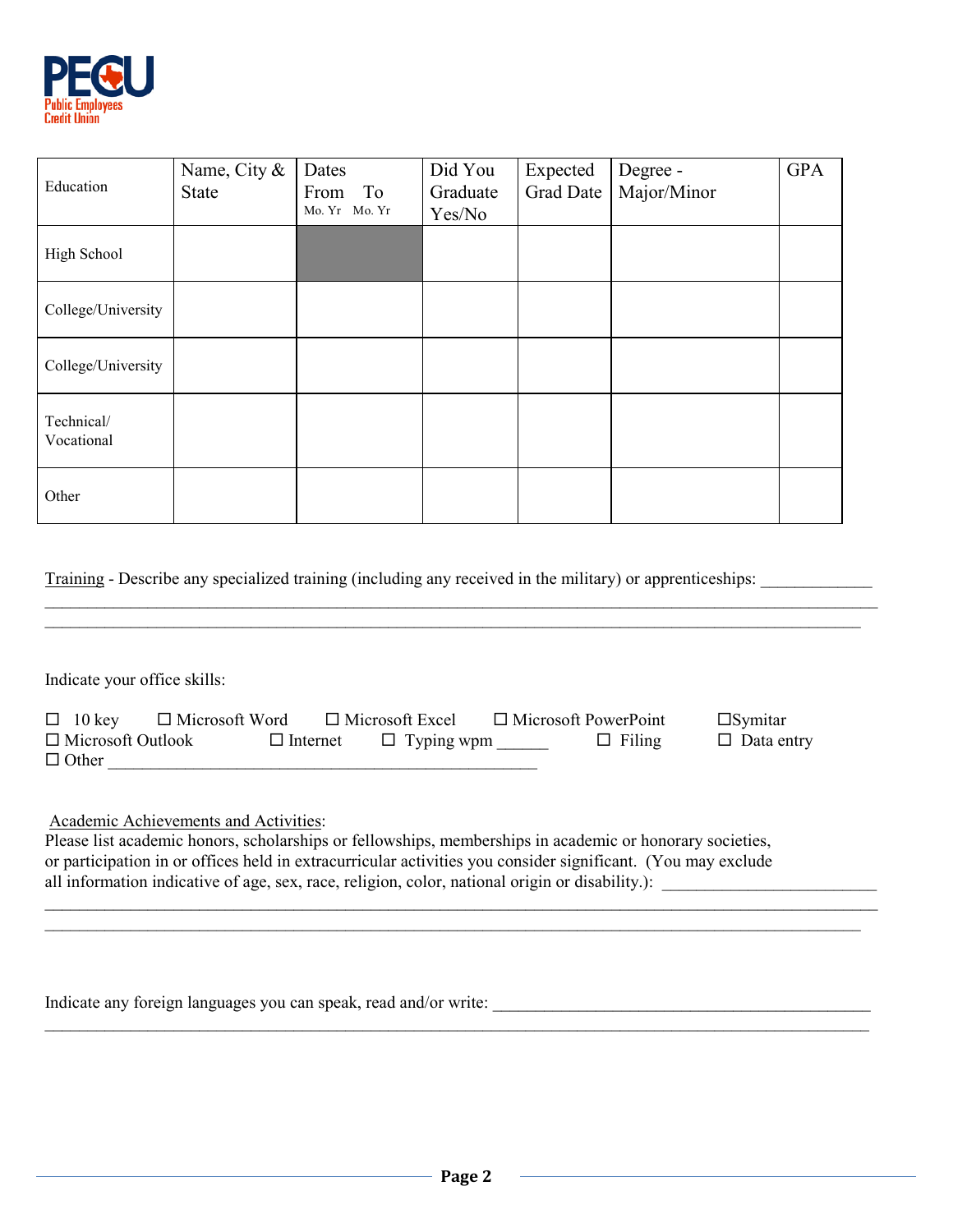

Employment Experience:

**Start with your present or last job and list your job history for a minimum of the last ten (10) years. Please account for any periods of unemployment, school, job-related military service assignments and volunteer activities. Please describe your job duties in detail. If you were employed under a different name, please indicate the name used at the time of employment.** If additional space is needed, please continue on a separate sheet of paper. You may exclude organizations which indicate race, color, religion, gender, national origin, disabilities or other protected status.

| Employer:                                                      |                                     |                        | Type of Business:    |                              |                        |  |  |
|----------------------------------------------------------------|-------------------------------------|------------------------|----------------------|------------------------------|------------------------|--|--|
| Address:                                                       | $\Box$ Full-time<br>$\Box$ Seasonal |                        |                      |                              |                        |  |  |
| Phone: (<br>$\Box$ Part-time<br>$\Box$ Temp.                   |                                     |                        |                      |                              |                        |  |  |
| Start Date: Mo/Yr                                              | End Date: Mo/Yr                     | <b>Starting Salary</b> | <b>Ending Salary</b> | <b>Starting Position</b>     | <b>Ending Position</b> |  |  |
|                                                                |                                     |                        |                      |                              |                        |  |  |
| Supervisor Name & Title<br>Specific Duties:                    |                                     |                        |                      |                              |                        |  |  |
|                                                                |                                     |                        |                      |                              |                        |  |  |
|                                                                |                                     |                        |                      |                              |                        |  |  |
| Reason for Leaving:                                            |                                     |                        |                      |                              |                        |  |  |
|                                                                |                                     |                        |                      |                              |                        |  |  |
| Employer:                                                      |                                     |                        | Type of Business:    |                              |                        |  |  |
| Address:                                                       |                                     |                        |                      | $\Box$ Full-time             | $\Box$ Seasonal        |  |  |
| Phone: (                                                       |                                     |                        |                      | $\overline{\Box P}$ art-time | $\Box$ Temp.           |  |  |
| Start Date: Mo/Yr                                              | End Date: Mo/Yr                     | <b>Starting Salary</b> | <b>Ending Salary</b> | <b>Starting Position</b>     | <b>Ending Position</b> |  |  |
|                                                                |                                     |                        |                      |                              |                        |  |  |
| Supervisor Name & Title<br>Specific Duties:                    |                                     |                        |                      |                              |                        |  |  |
|                                                                |                                     |                        |                      |                              |                        |  |  |
|                                                                |                                     |                        |                      |                              |                        |  |  |
| Reason for Leaving:                                            |                                     |                        |                      |                              |                        |  |  |
|                                                                |                                     |                        |                      |                              |                        |  |  |
| Employer:                                                      |                                     |                        | Type of Business:    |                              |                        |  |  |
| Address:                                                       |                                     |                        |                      | $\Box$ Full-time             | $\Box$ Seasonal        |  |  |
| Phone: (                                                       |                                     |                        |                      | $\Box$ Part-time             | $\Box$ Temp.           |  |  |
| Start Date: Mo/Yr                                              | End Date: Mo/Yr                     | <b>Starting Salary</b> | <b>Ending Salary</b> | <b>Starting Position</b>     | <b>Ending Position</b> |  |  |
|                                                                |                                     |                        |                      |                              |                        |  |  |
| Supervisor Name & Title<br><b>Specific Duties:</b>             |                                     |                        |                      |                              |                        |  |  |
|                                                                |                                     |                        |                      |                              |                        |  |  |
|                                                                |                                     |                        |                      |                              |                        |  |  |
| Reason for Leaving:                                            |                                     |                        |                      |                              |                        |  |  |
|                                                                |                                     |                        |                      |                              |                        |  |  |
| Employer:<br>Type of Business:                                 |                                     |                        |                      |                              |                        |  |  |
| Address:                                                       |                                     |                        |                      | $\Box$ Full-time             | $\Box$ Seasonal        |  |  |
| Phone: (<br>$\Box$ Part-time<br>$\Box$ Temp.<br>$\blacksquare$ |                                     |                        |                      |                              |                        |  |  |

Supervisor Name & Title Specific Duties: Reason for Leaving: Start Date: Mo/Yr | End Date: Mo/Yr | Starting Salary | Ending Salary | Starting Position | Ending Position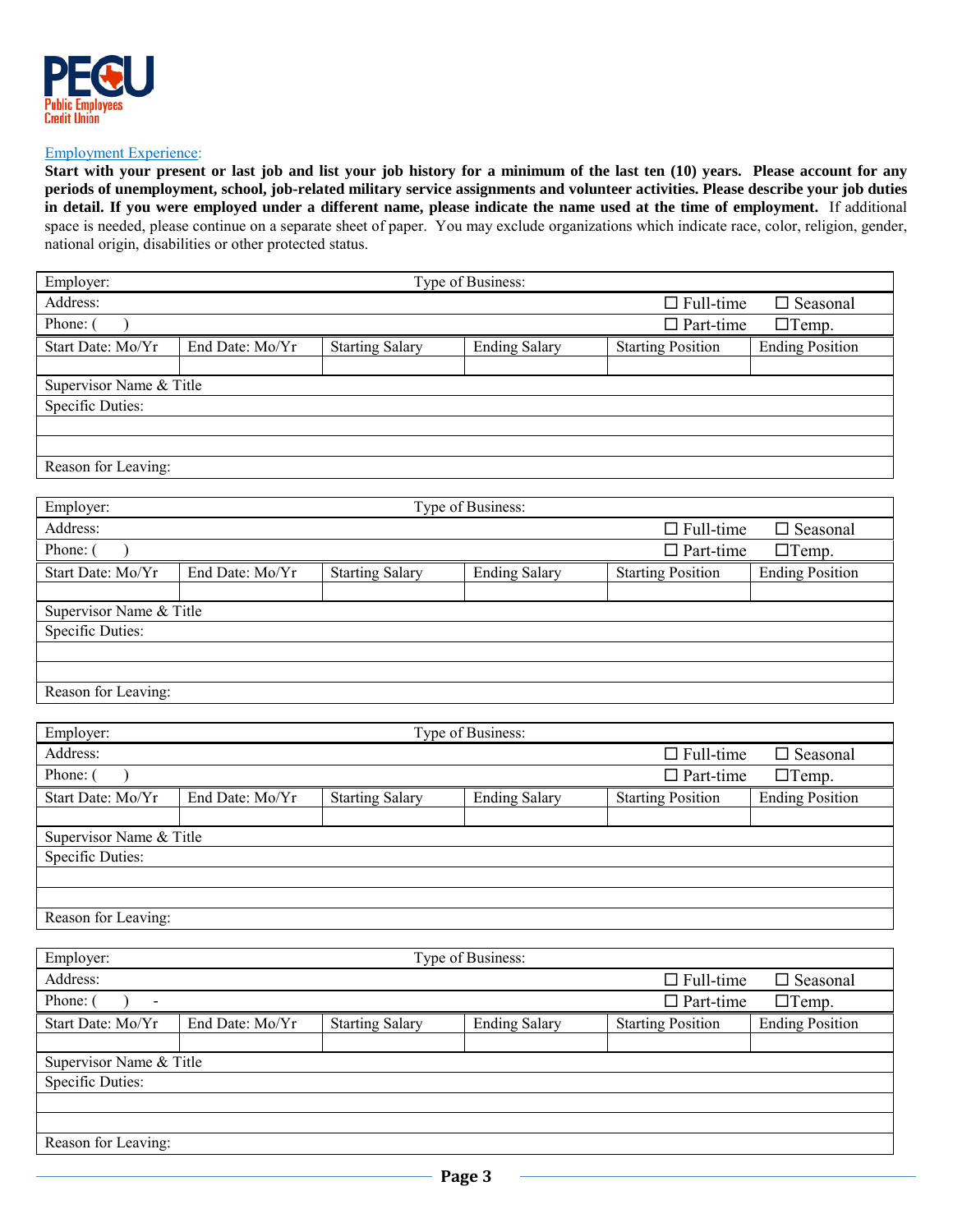

| $\Box$ Yes $\Box$ No<br>Have you ever been fired or otherwise terminated in lieu of resignation?                                                                                                                                                     |  |  |  |  |  |  |
|------------------------------------------------------------------------------------------------------------------------------------------------------------------------------------------------------------------------------------------------------|--|--|--|--|--|--|
| Do you have previous credit union experience? $\Box$ Yes $\Box$ No                                                                                                                                                                                   |  |  |  |  |  |  |
| List professional, trade, business or civic activities and any offices held. (You may exclude all information indicative of age,                                                                                                                     |  |  |  |  |  |  |
| Please include any other job-related information you think would be helpful to us in considering you for employment, such<br>as additional work experience, activities, accomplishments, volunteer work, etc. (If additional space is needed, please |  |  |  |  |  |  |
| Do you have any relatives or family members who are employed by PECU or on the Board of Directors? $\Box$ Yes $\Box$ No                                                                                                                              |  |  |  |  |  |  |

If yes, please list: \_\_\_\_\_\_\_\_\_\_\_\_\_\_\_\_\_\_\_\_\_\_\_\_\_\_\_\_\_\_\_\_\_\_\_\_\_\_\_\_\_\_\_\_\_\_\_\_\_\_\_\_\_\_\_\_\_\_\_\_\_\_\_\_\_\_\_\_\_\_\_\_\_\_\_\_\_\_\_\_\_\_\_\_\_

Business References: (Please do not list relatives.)

|    | Name: |          | Number   Relationship: | Address: | Phone Number: |
|----|-------|----------|------------------------|----------|---------------|
|    |       | of years |                        |          |               |
|    |       | known:   |                        |          |               |
|    |       |          |                        |          |               |
| 2. |       |          |                        |          |               |
| 3. |       |          |                        |          |               |
| 4. |       |          |                        |          |               |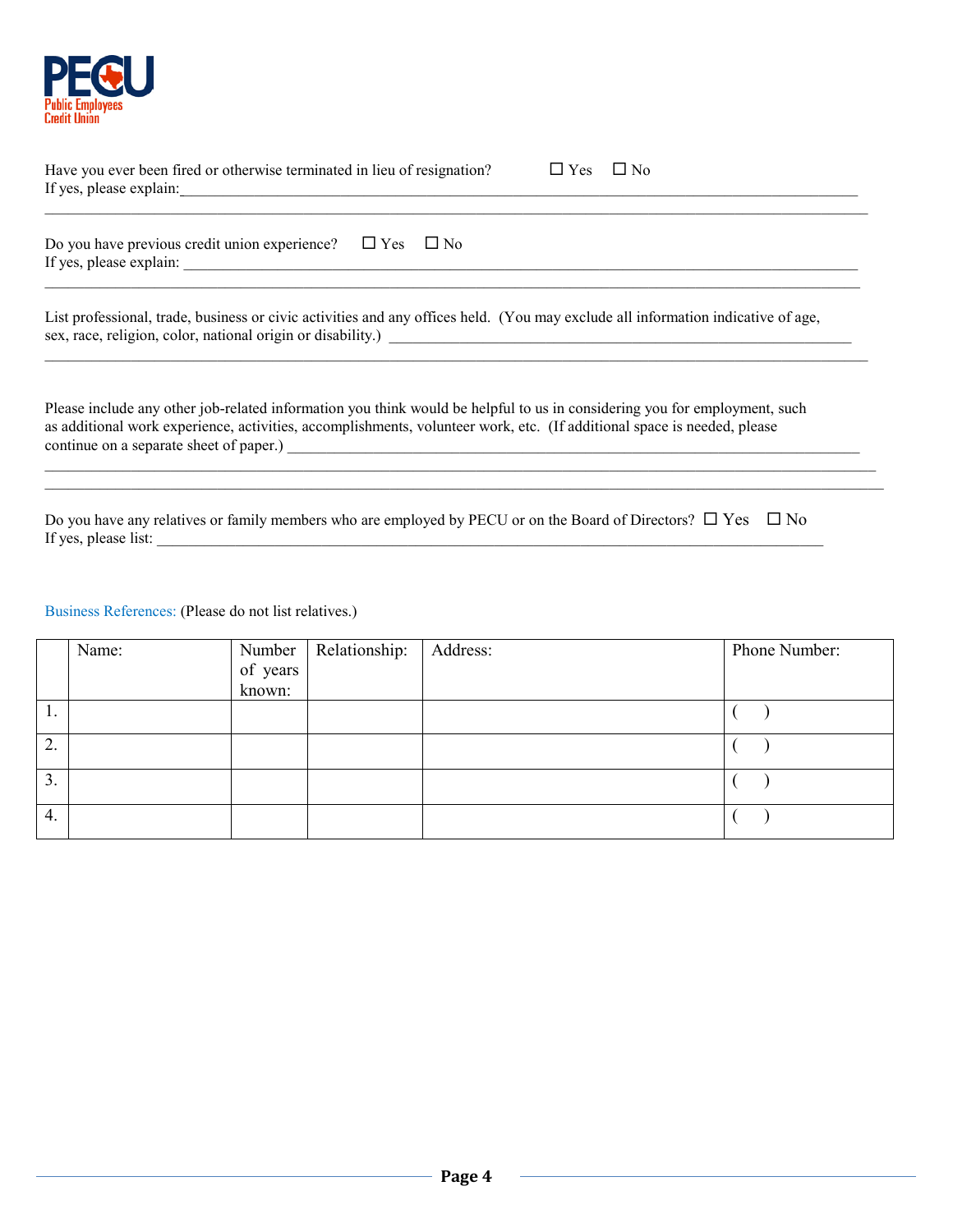

## **Applicant's Statement and Signature:**

I certify that all the information provided by me in connection with my application, whether on this document or not, is true and complete, and I understand that any misstatement, falsification, or omission of information shall be grounds for refusal to hire, or if hired, termination. I also understand that I am required to abide by all rules and regulations of the employer.

I voluntarily authorize PECU to verify information related to my education, employment (with the exception of current employment, until I have authorized such contact), and criminal record. I also authorize PECU to procure an investigative consumer report for purposes of this application. I hereby release from liability all persons or entities supplying or collecting such information.

I understand that state or federal agencies may request information concerning my application for employment with PECU and the terms and conditions of any offer or refusal of employment. I agree that PECU may release this information to these agencies.

I understand that if I am offered employment, the offer will be contingent on my being bondable. I agree to permit PECU to check my bond history with its bond carrier or with a nationwide bond carrier database.

Name (Please print): \_\_\_\_\_\_\_\_\_\_\_\_\_\_\_\_\_\_\_\_\_\_\_\_\_\_\_\_\_\_\_\_ Signature: \_\_\_\_\_\_\_\_\_\_\_\_\_\_\_\_\_\_\_\_\_\_\_\_\_\_\_\_\_\_\_\_\_\_\_

Date: